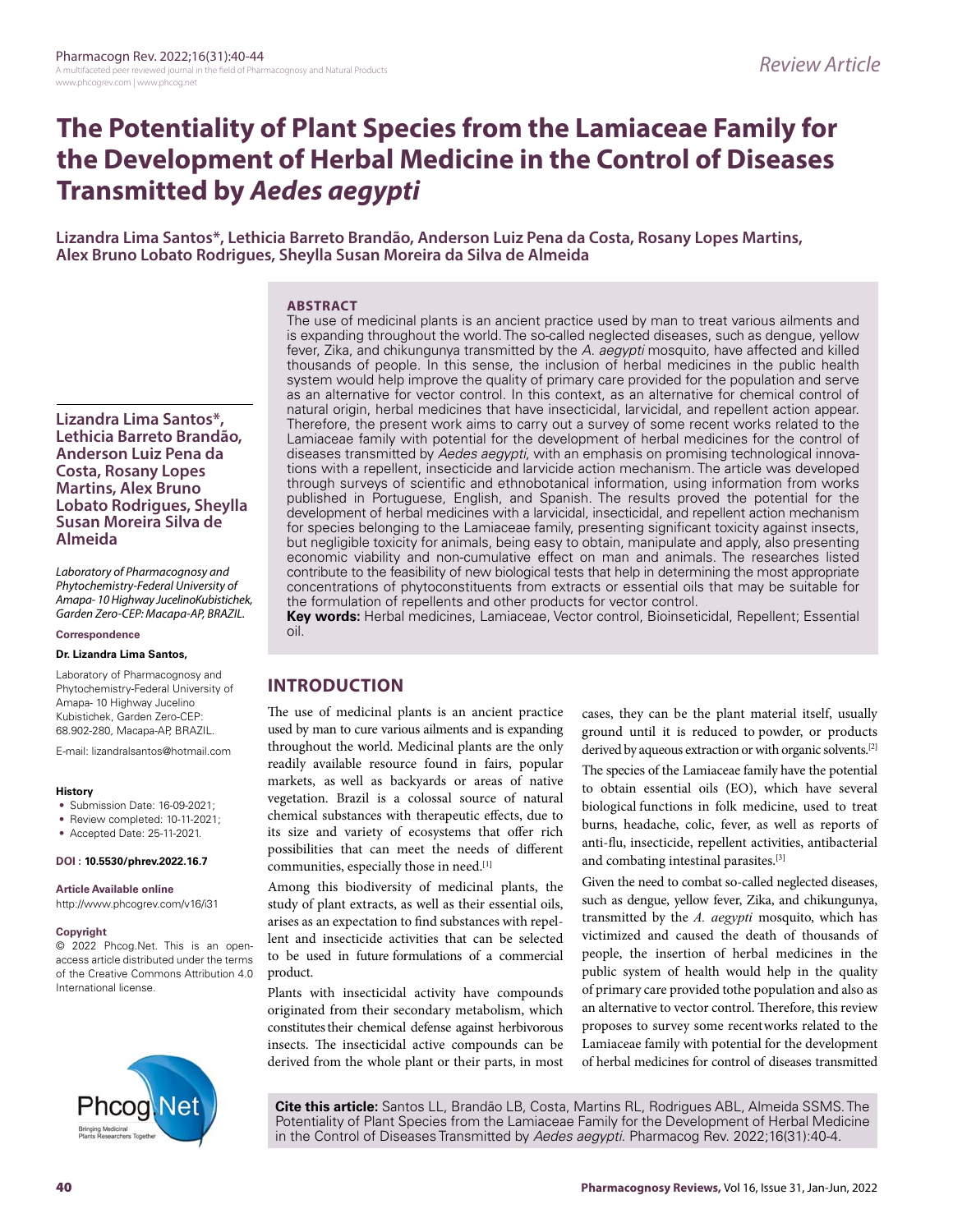by *Aedes aegypti*, emphasizing the promising technological innovations with a repellent andinsecticide and larvicide action mechanism.

# **MATERIALS AND METHODS**

This study is an analysis of the data concerning the potential of the Lamiaceae family in the control of diseases transmitted by the mosquito of the species *Aedes aegypti*, through a narrative review,[4] aimed to evaluate the published studies 2010 to 2021 (11 years).

In this sense, to contextualize this theme, searches were conducted in the electronic databases LILACS, SCIELO, Pubmed, and Scopus using the descriptors previously consulted in the DECs (Descriptors in Health Sciences) "*Aedes aegypti*", "*Lamiaceae*" AND "insecticide" and their correspondents in Portuguese and in Spanish.

After reading the titles and abstracts, it was included in this review articles that fit the proposed theme and addressed the development and validation of herbal medicines with plants belonging to the Lamiaceae family with applicability in disease control. Articles that did not present any aspect of the proposed theme or that were written in any other languages than those abovementioned, as well as thesis and dissertation results were adopted as exclusion criteria, due to the large amount publications.

# **RESULTS AND DICUSSION**

## The use of medicinal plants

The World Health Organization refers to medicinal plants as "plant species from which products of therapeutic interest can be obtained and used in the human species as medicine".<sup>[5]</sup> Therefore, they are plants that produce any chemical substances with pharmacological applicability for the human body and that, when administered, alleviate any harm.

The use of medicinal plants to treat diseases is a common practice in many communities. It is estimated that 80%of the world's population relies on medicinal plants to care for their health, whereas 25% of the medical prescriptions are formulations based on substances derived from plants or their synthetic analogs.<sup>[6]</sup>

According to Rocha et al.<sup>[7]</sup> the utilities of plants are products of a series of cultural influences, such as that of European, indigenous, and African colonizers. However, popular or traditional knowledge generally is developed by cultural groups that still live intimately with nature, closely observing their daily lives and exploring their potential, keeping this heritage alive and growing through systematic and constant experimentation.

In this sense, considering the popular or traditional knowledge and use over the years, a series of several plants and their respective functionalities can be listed. This knowledge is maintained through oral tradition without proof of benefits and harm, as it is a viable and accessible alternative for the treatment of diseases or health maintenance.

Popularly, a plant is considered medicinal if it is effective in preventing or treating a disease or its symptoms. It is not possible to know if the plant is sufficient to treat a disease or symptom and if its use will be better or morepotent than a pharmaceutical drug, in addition to the safety of its administration. Thus, it is through the observation of the adverse effects that a plant produces on the organism, the population does not use it and considers it toxic. In addition, there is the idea that medicinal plants, as they are natural products, do not produce a toxic effect, however, it is necessary to know the identity of the plant before administering it, as well as it is also important to know its functionality, forms of preparation and the correct dosage to avoid the manifestation of the undesirable effects.[8]

In Brazil, the first record of the use of medicinal plants is attributed to Father Jose de Anchieta and other people from the religious order Jesuit who came to Brazil in colonial times. For the treatment of illnesses, they formulated recipes based on herbs called "Boticas dos colégios". The indigenous populations also made use of this resource,and even as the extinction of these peoples, they passed this information for generations that certainly reached European immigrants and African slaves.<sup>[9]</sup>

Medicinal plants have richly contributed to the development of new therapeutic strategies through their secondary metabolites. These substances act directly or indirectly in the body, helping to promote health and prevent diseases.[10]

# **SECONDARY METABOLITES**

Metabolism is the set of chemical reactions (anabolic, catabolic, or biotransformation) that continuously occur inside cells. In the plant cells, metabolism is normally divided into primary and secondary. The primary metabolism has essential functions in the plant, such as photosynthesis, respiration, and transport of solutes; thecompounds of this metabolism are distributed universally in plants. In contrast, the secondary metabolism occurs differently in each plant, and it usually does not occur universally distributed among the plant's parts; it has an important ecological function in plants, such as protection against herbivores and pathogens, competition between plants, attraction for pollinators, and seed dispersers, and symbiotic microorganisms.[11]

There are three major groups of secondary metabolites: terpenes, phenolic compounds, and alkaloids. Terpenoidshave the most varied structures than other natural plant products, their name is because the first members of the class were isolated from turpentine (terpentin in German). They are formed through the successive juxtaposition of isopentenyl pyrophosphate (IPP-C5) from which the other terpenes (monoterpenes (C10), sesquiterpenes (C15), diterpenes (C20), triterpenes (C30), and tetraterpenes  $(C40)$ ) originate.<sup>[12]</sup>

The phenolic compounds form a group that is very present in everyday life, even though it is not noticed. In thisway, much of the flavor, odor, and color of several vegetables highlight the characteristics of this group. Theyare important substances for the protection of plants against adverse environmental and biotic factors, as well asthe conquest of the terrestrial environment by plants. Chemically, they are formed by at least one aromatic ringin which at least one hydrogen is replaced by a hydroxyl group. There are two main routes for the biosynthesis of these compounds: the shikimic acid pathway and the mevalonic acid pathway, which is less significant.<sup>[13]</sup> Another important class of secondary metabolism is the alkaloids, which presents activity on the nervous system,many of which are widely used as poisons or hallucinogens. Chemically, they are formed by cyclic organiccompounds with at least one nitrogen atom in their ring, most of which are alkaline due to the presence of the Natom representing a pair of unshared electrons.<sup>[12]</sup>

In this context, chemical analysis of secondary metabolites and botanical material, whether leaves, fruits, branches, and flowers, can provide essential information for the formulation of high-quality natural products through pharmacognostic research.

# **THE LAMIACEAE FAMILY**

The plants of the Lamiaceae family (Labiatae) have agricultural importance and are widely used in cooking, traditional medicine, pharmaceutical, and cosmetic industries. Lamiaceae is one of the largest Angiosperm families, with a cosmopolitan distribution including approximately 300 genera and 7,500 species worldwide. In Brazil, there are about 350 species distributed in 26 genera.<sup>[14]</sup>

In the chemical and economic scope, the Lamiaceae family has the potential for the extraction of essential oils, which are produced from hairs and glandular trichomes, and their studies are aimed at evaluating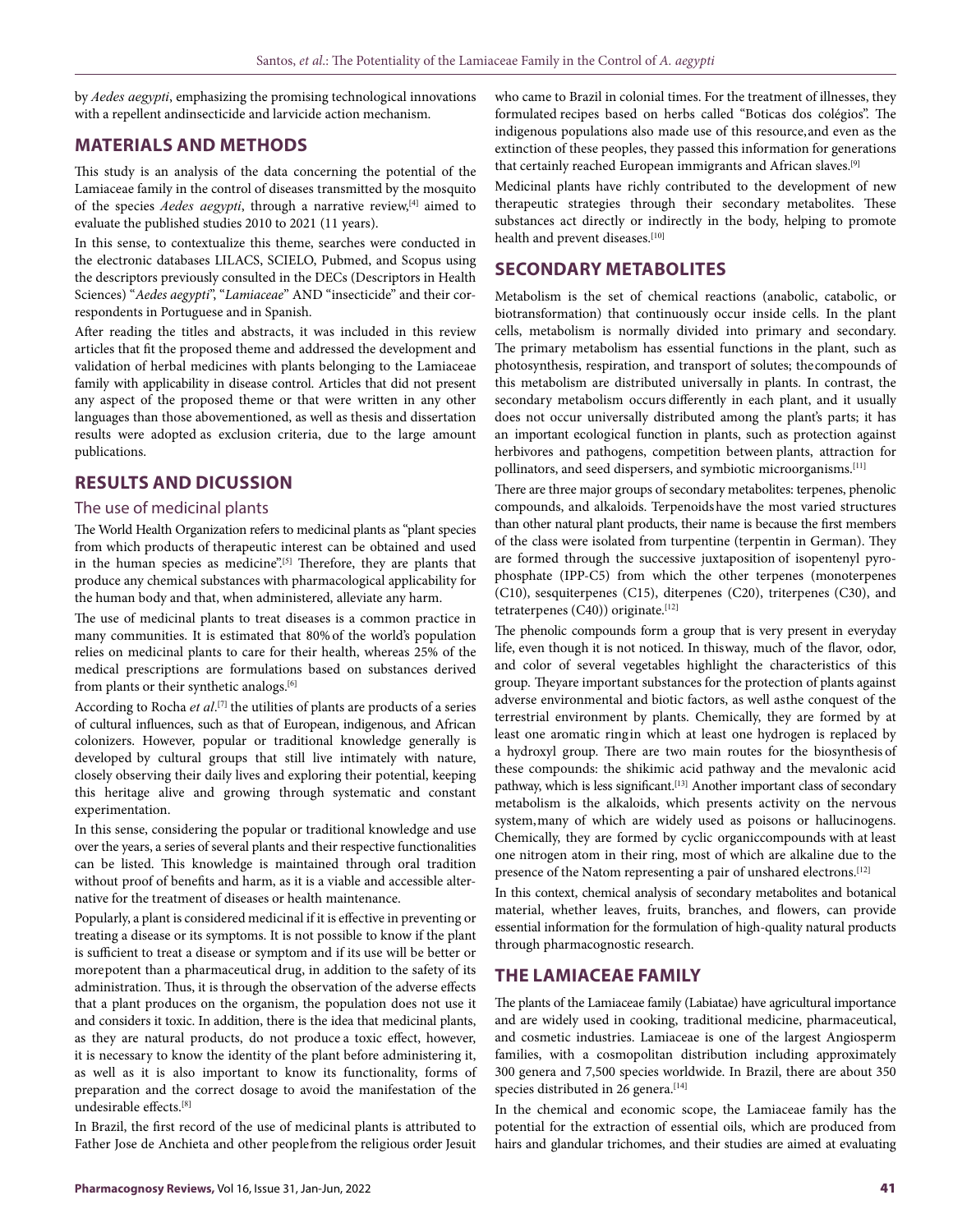the constituents present in the oils. With the characterization and qualification of chemicals present in the OE, it is expected to establish a relationship between the possible application of a product of natural origin to problems that have accompanied humanity since ancient times, for example, crop infestation, bacterial control, fungicide, repellent, and insecticide, as long as they are tested through *in vivo* and *in vitro* assays, and that they have scientific proof.<sup>[15]</sup>

These species are herbaceous or shrubs with simple leaves, without stipules, with an entire leaf blade, jagged, serrated, lobed or split, with opposite crossed phyllotaxis, being less frequently verticillated or alternating and rarely composed.<sup>[16,17]</sup> They present tetrangular stems and branches, when young, strongly zygomorphic, bilabiate flowers, and a gynobasic stylet ovary.[18]

# **NEGLECTED DISEASES TRANSMITTED BY**  *AEDES AEGYPTI*

Neglected diseases are those caused by infectious agents or parasites and are considered endemic in low-incomepopulations, contributing to the maintenance of inequality between countries. As examples of neglected diseases,we have dengue, yellow fever, Zika, and chikungunya, all transmitted by the *A. aegypti* mosquito.<sup>[19]</sup>

The occurrence of *A. aegypti* was first described in Egypt by Linnaeus, in 1762, which gave it its specific name (*Aedes aegypti*). It was recognized as a transmitter of yellow fever in 1881, by Carlos J. Finlay. In 1906, Brancroft published the first evidence that the mosquito was also the vector of dengue, a fact later confirmed by Agramonte, in 1906, and by Simmons, in 1931.[20] In Brazil, the entry of chikungunya and Zika viruses recently took place, in September 2014 and May 2015, respectively; both are also transmitted by *A. aegypti*. [21]

The *Aedes aegypti* mosquito measures less than 1 cm and has a harmless appearance, it is black in color with white stripes on the body and legs. Its sting doesn't hurt or itch. The life cycle of *A. aegypti* comprises four phases:egg, larva, pupa, and adult. The eggs of the transmitting mosquito are laid under suitable conditions, that is, in hot and humid places such as those close to the waterline.[22]

The ethology of *A. aegypti* influences its wide dispersion, favored in urban environments, preferably in the homeand peridomestic conditions offered by the way of life of man. Their breeding sites are preferably artificial containers, such as those abandoned in the open space, rainwater reservoir, or for storing water for domestic use.This vector prefers to reproduce in clean water reservoirs, although it can adapt to new situations imposed by anthropic activities, adapting to other types of breeding sites, such as bromeliads and open sewers found in various urban centers. The presence of breeding sites in a human environment favors the rapid proliferation of the species,for two reasons: ideal conditions for reproduction and food sources.[19]

Given the challenges of vector control and a serious and worrying situation concerning arboviruses delineated by the expansion of these viruses throughout the world, it is essential to adopt specific strategies, with greater investments in suitable methods of control this mosquito species. Therefore, in the current scenario of outbreaksand epidemics of Zika, chikungunya, and dengue, such a study becomes relevant, as it provides a strategy to reduce mosquito contact with humans.

# **THE PHYTOTHERAPIC POTENTIAL OF THE LAMIACEAE FAMILY AS AN ALTERNATIVE FOR VECTOR CONTROL**

Controlling *Aedes* is a major challenge, especially in developing countries. There are financial resources for vector control through program implementation, however, success has often not been achieved. Aspects related to the lack of garbage collection and intermittence in the water supply are factors that directly influence the traditional control methods.<sup>[19]</sup>

As an alternative for chemical control of natural origin, herbal remedies that have insecticidal, larvicidal, and repellent action mechanisms appear. The use of insecticides to control adult mosquito populations (adulticides) and in their larval form (larvicides) can be done through focal and perifocal treatment and aerospace spraying ofinsecticides in an ultra-low volume (ULV). Repellents can be applied to the individual's skin to repel mosquitoes and prevent bites.[23]

Plants have defense mechanisms against insects, being able to synthesize, from different metabolic pathways, compounds as secondary metabolites and proteins that act as insecticidal toxins. These substances of plant originthat have recognized entomotoxic potential that awakes the interest of several researchers in the search for alternative strategies for the chemical control of *Aedes aegypti*. [3]

Generally, chemical compounds are extracted from essential oils and plant extracts with repellent and insecticidal potential and studied for the formulation of products that are effective in controlling *Aedes* spp. Natural products of plant origin do not have environmental toxicity because they are biodegradable, avoiding environmental contamination. Unlike synthetic products, to which insects become increasingly resistant, making such products toxic and polluting.[24]

With the operational and economic difficulties generated by the growing resistance of mosquitoes to synthetic insecticides, alternative methods gained new prominence and gained greater attention for being more efficient and cheaper, as they are obtained from renewable resources, rapidly degradable, and contain several substances that act simultaneously, causing the development of insect resistance to these substances to occur very slowly.[23] The study for the development of herbal medicines with larvicidal, insecticidal, and repellent action against *Aedes aegypti*  is recent, beginning in the 1980s, aiming to isolate and characterize these bioactive substances. Most studies are performed using crude extracts and essential oils, and in most of these cases, the compound responsible for the activity presented is not known. Many herbal products have active compounds, which act synergistically or in isolation, having characteristics that can be efficient for the control and monitoring of mosquito population.[25]

Many studies prove the activity of essential oils and plant extracts in the control of different mosquito species<sup>[26-28]</sup> including *A. aegypti*.<sup>[29,30]</sup> The study of larvicide, insecticide, and repellent activities of compounds extracted from plants has been an alternative to synthetic products for vector control since there is no vaccine against dengue, which is treated only with medications that alleviate symptoms.

The research applied to vector control has identified the presence of several chemical compounds, that in general are monoterpenes, as well as sesquiterpenes, which have significant toxicity against insects, but negligible toxicity for animals.[23,31,32] The mixture of these compounds provides the plants with their characteristic odor, protection against herbivores and pathogens, competition between plants, attraction for pollinators and seed dispersers, and symbiotic micro-organisms.[25]

According to Silva,<sup>[33]</sup> substances with  $LC_{50}$  values (lethal death concentration of 50%) lower than 100ppm are considered good larvicidal agents. Ramos[3] in his studies found that the plants *Ocimum gratissimum*, *Ocimum basilicum*, *Pogostemon heyneanus*, and *Hyptis crenata* showed significant larvicidal potential with  $LC_{50}$  values (ppm) of 76.6, 67.2, 69.9, and 89.4 respectively. Nasir *et al*. [30] showed that the *Mentha piperita*  species is highly toxic to *A. aegypti* mosquito larvae, reaching approximately 90% of larval mortality.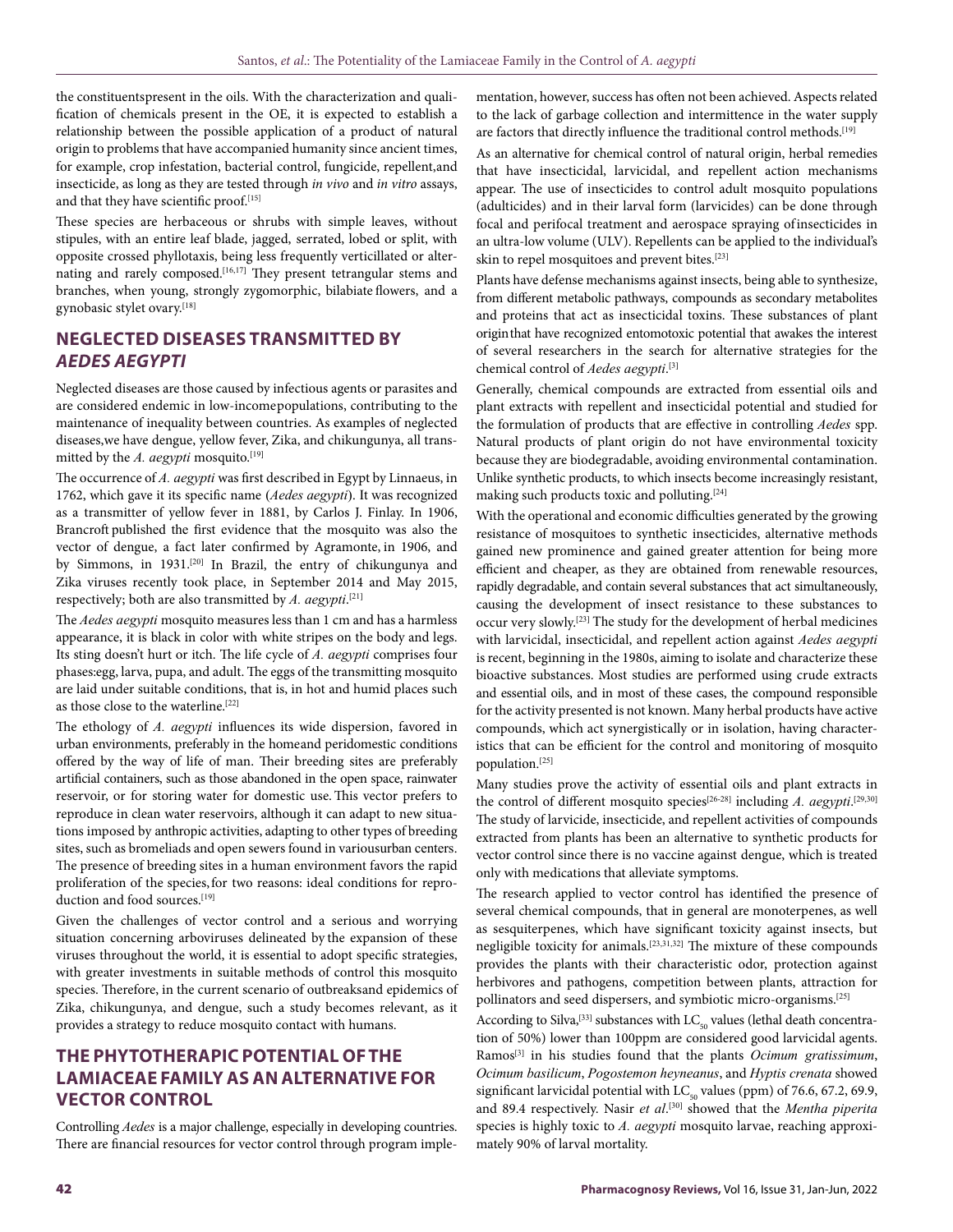Silva *et al*.<sup>[34]</sup> sought to evaluate the larvicidal potential in dragonfly larvae, in which the results were considered to be highly potent oils of the species *Hesperozygis ringens* (Bentham) Epling and *Ocimum*   $gratissimum$  with  $\text{LC}_{_{\text{S0}}}$  of 62.92; 75.05  $\mu$ l respectively. Veloso *et al*.<sup>[35]</sup> found in their study efficient larvicidal action of the species *Ocimum basilicum* L. (basil) against *A. aegypti* larvae, noting that the rates of 5.0, 7.5, and 10 .0 µL of the essential oil were more efficient, showing 100% of dead larvae from the second evaluation period. These results corroborate the potential use of the species for larvicidal and repellent activity in future work to elucidate the mechanism of biological action.

The toxicity of a chemical substance is not necessarily associated with the death of insects, because other aspects may be linked to this action, such as repellency, deterrence, and antibiosis (adverse effect on their biology). To be considered a good insecticide or 'ideal insecticide', several factors must be taken into account, such as efficacy at low concentrations, absence of toxicity against higher mammals and animals, absence of phytotoxicity, easy obtainment, manipulation and application, economic viability and it does not have a cumulative effect on man and animals.[25] Several studies prove the insecticidal activity of essential oils and plant extracts in the control of different species.[27,36,37] Savaris *et al*. [38] in their study that evaluated the insecticidal activity of *Cunila angustifolia* found that all doses of essential oil of the species were 100% efficient in the mortality of adults of *A. obtectus*, 24 hr after exposure to insects. The species *Foeniculum vulgare*, also from the Lamiaceae family, showed 93% mortality compared to *Tribolium castaneum* H., a result found by Brito.<sup>[39]</sup>

According to the bibliographic survey carried out by Lima et al.<sup>[32]</sup> several plants of the Lamiaceae family produce essential oil with insecticidal activity, such as mint, oregano, thyme, and sage. Among the compounds with insecticidal activity, we can mention the terpenoid menthol, found in plants of the *Mentha* genus, which is a potent insecticide with inhibitory activity to the larval growth. In addition to the phenolic monoterpenoids, thymol, and carvacrol have antioxidant and insecticidal activity.

The essential oil of *Ocimum selloi* also showed efficient insecticidal (repellent) activity and did not present mutagenic and irritant risk in human skin<sup>[40]</sup> Several compounds present in essential oils of other genera of this family, such as *Origum*, *Teucrium* and *Hyptis*, have been proven as insecticides, with compounds such as  $\gamma$ - terpinene, α-terpinene, linalool, methyl-eugenol, eugenol, β-pinene, α -pinene, 1,8-cineole, and citronellol.[41-43] Essential oils extracted from different plants have been reported to have larvicidal and repellent properties against *A. aegypti*. [44,45]

The study by Oliveira *et al*. [46] verified the repellent activity of two species of the Lamiaceae family. The essential oil of *O. vulgare* showed moderate repellent action with values of 8.9% to 37.8% of escape, with the highest percentage of escape (37.8%) observed for two different concentrations (0.5% and 1 .0%), which may indicate the knockdown effect that prevents the mosquito from escaping. The escape rates for *T. vulgaris* oil were higher, ranging from 4.4% to 68.9%. Concentrations of 0.1% and 0.5% are the most active, with an escape percentage of 66.7% and 68.9%, respectively. The values observed are based on the number of mosquitoes that escaped during the 30 min of the test, which was checked every 1 min.

In the repellency test against *A. aegypti* performed by Govindarajan *et al.*<sup>[47]</sup> it can be seen that at concentrations of 1.0, 2.5 and 5.0 mg/cm<sup>2</sup> of *Origanum scabrum* provided 100% protection up to 210, 180, 150, and 120 min, respectively. These experimental data emphasizes the potential of the essential oil of the Lamiaceae family against *A. aegypti*.

## **CONCLUSION**

This review was able to verify the larvicidal, insecticidal, and repellent potential of essential oils and plant extractsof the species of the Lamiaceae family, in the control of several species, including *A. aegypti*. The diversity of the chemical composition of these species is the most relevant factor associated with biological actions, proven by research that directs and supports the action of the major compounds in isolation or together (synergy).

The compounds found demonstrated the absence of toxicity against mammals and higher animals, the absence ofphytotoxicity, in addition to the fact that the species of the Lamiaceae family are easy to obtain, manipulate and adapt, and their cultivation is economical and without cumulative effect for man and animals.

In this context, this review presents perspectives that encourage the execution of new tests using samples with lower concentrations to verify which may be suitable for the formulation of herbal medicines, such as repellentsthat can serve as a natural alternative for the control and reduction of diseases transmitted by *A. aegypti.*

## **ACKNOWLEDGEMENT**

We are grateful for the financial support for the development of this work, offered by the funding agency CNPq – National Council for Scientific and Technological Development and UNIFAP - Federal University of Amapá.

## **CONFLICT OF INTEREST**

The authors declare that there is no conflict of interest

## **REFERENCES**

- 1. Cunha SL, Carvalho MG, Gualberto AS, Torres DSC, Vasconcelos KCF, Oliveira NF. Bioatividade do Extrato Etanólico do Caule de Croton linearifolius Mull. Arg. (Euphorbiaceae) sobre Cochliomya macellaria (Diptera: Calliphoridae). Acta Vet Bras. 2010;4(4):252-8.
- 2. Menezes ELA. Inseticidas botânicos: seus princípios ativos, modo de ação e uso agrícola. Agrobiologia. 2005.
- 3. Ramos RS. Estudo fitoquímico e da atividade microbiológica, de citoxicidade e larvicida dos óleos essenciais da espécie da família Lamiaceae (Lamiales) [dissertação]. Macapá: Ciências Farmacêuticas, Universidade Federal do Amapá; 2014.
- 4. Galvão CM, SawadaNO, Trevizan MA. Revisão sistemática: recurso que proporciona a incorporação das evidências na prática da enfermagem. Rev Latino-Am. Enfermagem. 2004;12(3):549-56. doi: 10.1590/S0104-11692004000300014.
- 5. Di stasi LC. Plantas Medicinais: verdades e mentiras o que os usuários e os profissionais da saúde precisam saber. São Paulo: UNESP; 2007.
- 6. Ghizi A, Mezzomo TR. Uso de plantas medicinais e satisfação de consumidores de lojas de produtos naturais do mercado municipal de Curitiba, PR. Rev Fitos. 2015;9(2):145-55. doi: 10.5935/2446-4775.20150012.
- 7. Rocha FAG, Araújo MFF, COSTA NDL, Silva RPO. Uso terapêutico da flora na história mundial. [Holos, Rio Grande do Norte]. 2015;1:49-61.
- 8. Coan CM, Matias T. A utilização das plantas medicinais pela comunidade indígena de Ventarra Altas- RS. Revista de Educação do IDEAU. Vol. 18. Rio Grande do Sul: REI; 2013. p. 8.
- 9. Muller LA, Carmo MRB. Herbário da Universidade Estadual de Ponta Grossa (HUPG): uma contribuição para o conhecimento das plantas medicinais nativas da região dos Campos Gerais. In: CONEX: CONVERSANDO sobre extensão. Vol. 14. Ponta Grossa: UEPG; 2016, Ponta Grossa. Anais.
- 10. Metabólitos SCMA secundários de plantas do semi-árido de Pernanbuco uma inovação no controle de fitopatógenos. Mestrado em bioquímica e fisiologia, Universidade Federal de Pernanbuco, Pernanbuco [dissertação]; 2013. 112 f.
- 11. Rezende FM, Rosado D, Moreira FA, Carvalho WRS. Vias de síntese de metabólitos secundários em plantas. In: Botânica no INVERNO. Vol. 6. São Paulo: Instituto de Biociências da Universidade de São Paulo, Departamento de Botânica; 2016, São Paulo. Anais.. p. 223p.
- 12. Vizzotto M, Krolow NA, Weber GEB. Metabólitos secundários encontrados em plantas e sua importância. Embrapa clima temperado. Pelotas; 2010.
- 13. Angelo PM, Jorge N. Compostos fenólicos em alimentos: Uma breve revisão.